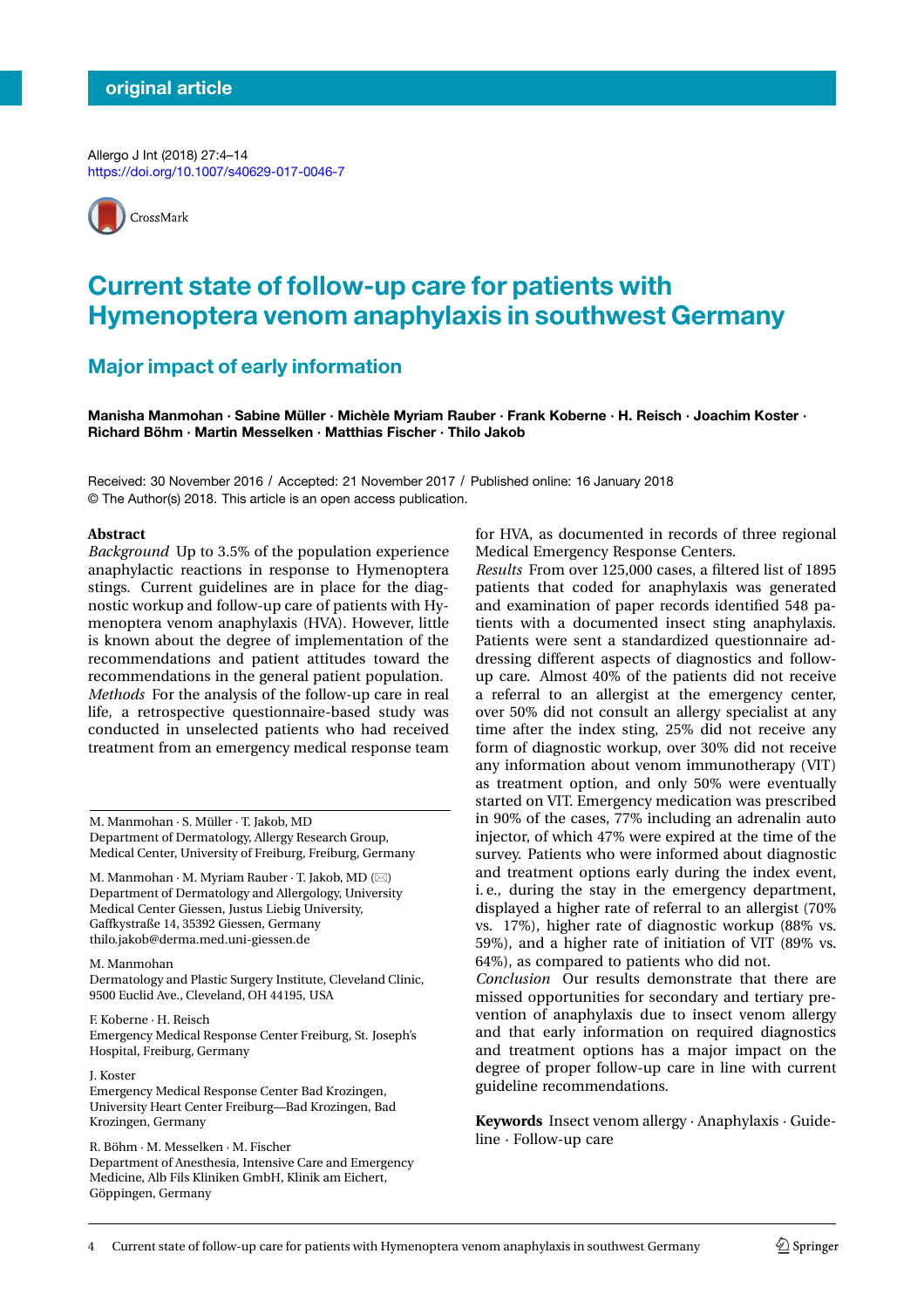| <b>Abbreviations</b> |
|----------------------|
|                      |

| BK         | <b>Bad Krozingen</b>       |
|------------|----------------------------|
| EAI        | Epinephrine auto-injectors |
| FR         | Freiburg                   |
| GP         | Göppingen                  |
| <b>HVA</b> | Hymenoptera venom allergy  |
| UKF        | Medical Center Freiburg    |
| <b>VIT</b> | Venom immunotherapy        |
|            |                            |

# **Introduction**

Insect venom is the most common cause of anaphylaxis in adults in Germany as documented by the German Anaphylaxis Register [\[1\]](#page-9-0). Systemic anaphylactic reactions to bee or wasp stings (hymenoptera venom allergy, HVA) are present in up to between 0.4–3.5% of the general population  $[2-9]$  $[2-9]$ . These acute reactions often present as medical emergencies and the patients should receive the emergency medical treatment appropriate for an anaphylactic reaction. After the patient has recovered from the index event, patient treatment should continue. Long-term prophylactic treatment includes patient education on exposition prophylaxis, emergency medications for self-treatment, and allergen specific immunotherapy (venom immunotherapy, VIT).

Guidelines have been developed for the diagnosis and treatment of patients with bee or wasp venom allergies by the German, Austrian, and Swiss Societies for Allergy and Clinical Immunology in cooperation with the German Societies for Dermatology, Pediatric Allergy and Environmental Medicine, and Pediatric Medicine as well as the Association of German Allergists [\[10\]](#page-9-3). Among others, these guidelines provide specific recommendations for management in the emergency situation, diagnostic workup, prescription and use of emergency self-medications and for treatment with VIT. In addition an updated guideline for the management of insect venom allergy has been published by the insect venom allergy interest group of the European Academy of Allergy and Clinical Immunology [\[11\]](#page-9-4).

<span id="page-1-0"></span>

| Table 1 | Demographics of patient population |  |  |
|---------|------------------------------------|--|--|
|---------|------------------------------------|--|--|

| Demographic             | $n = 126$     |  |  |  |
|-------------------------|---------------|--|--|--|
| Gender                  | No. (Percent) |  |  |  |
| Female                  | 64 (50.8)     |  |  |  |
| Male                    | 62 (49.2)     |  |  |  |
| <i><b>Insurance</b></i> |               |  |  |  |
| <b>Public</b>           | 94 (74.6)     |  |  |  |
| Private                 | 28 (22.2)     |  |  |  |
| <b>Other</b>            | 2(1.6)        |  |  |  |
| No reply                | 2(1.6)        |  |  |  |
| Age (years)             | Median (IQR)  |  |  |  |
|                         | $54(45 - 63)$ |  |  |  |
| IQR interquartile range |               |  |  |  |
|                         |               |  |  |  |

While detailed recommendations for patient management exist, to our knowledge, there are no studies that evaluate the reality of patient care after the index event in Germany. Prior studies in the United States have found a wide range of rates for referral and follow-up with allergists. A single center study of patients with anaphylaxis found a rate of 31–38% [\[12,](#page-9-5) [13\]](#page-9-6), studies of patients with HVA have ranged between 14 and 20% [\[14,](#page-10-0) [15\]](#page-10-1). These studies either used medical record review exclusively or insurance claims databases. Little is known about rates of VIT among patients with HVA under real-life conditions.

The objective of our study was to evaluate the follow-up care that patients receive with regard to emergency medications, allergist visits, diagnostics and VIT. A patient population with a history of insect sting anaphylaxis—that was otherwise unselected—was identified from the medical records of three regional emergency medical centers and queried directly via a written questionnaire in order to avoid selecting for patients who had received follow-up care.

# **Methods**

# *Study design and setting*

A retrospective review of emergency medical records was conducted for patients evaluated by the emergency medical teams of three centers, Freiburg (FR), Bad Krozingen (BK), and Göppingen (GP). Patients included were sent a questionnaire via regular mail. The University of Freiburg and Baden-Württemberg State Chamber of Physicians Ethic Commissions approved the study protocol.

# *Patient selection*

The set of medical records made available for examination was different at each emergency center. In FR the years 2001–2013 were examined, 2001–2014 in BK, and 2004–2011 in GP.

From over 125,000 cases, a filtered list of 1895 emergency medical records that coded for anaphylaxis were identified and examined for the German words for "sting", "insect", "insect venom", "bee," "wasp," "hornet," and "bumble bee." Adults (aged >18 years) and children (aged <18 years) were included if they had required the emergency medical response team due to an insect sting. A total of 548 patients were identified with documentation of insect sting.

Final inclusion in the study was dependent on the patient returning the questionnaire and self-reporting that they had been stung by a hymenoptera (not another insect or animal) and had a reaction with systemic symptoms.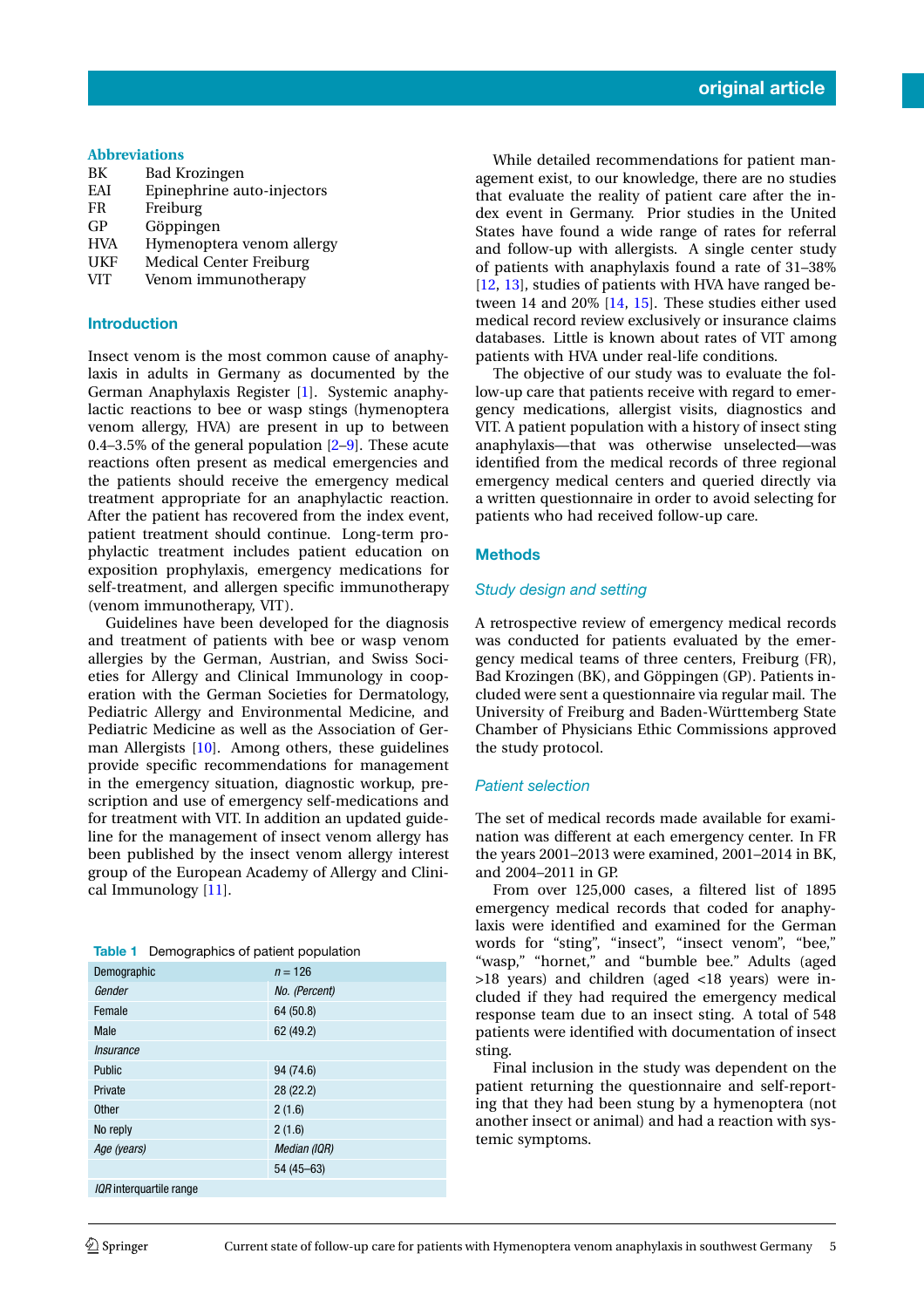

<span id="page-2-0"></span>**Fig. 1 a** Frequency of patients who carry emergency medications. **b** Patient attitudes toward emergency medications

# *Questionnaire*

All patients identified as having a potential anaphylactic reaction due to hymenoptera venom were sent a questionnaire by mail with a stamped return envelope. In addition to general demographic information, the questionnaire explored four main areas: type and severity of anaphylactic reaction (7 questions), treatment in the emergency situation (5 questions), disease management, diagnostics, and emergency medications (17 questions), and finally, VIT (10 questions).

# *Statistics*

Patient questionnaires were then analyzed using IBM SPSS statistical software. Descriptive statistics and custom tables were primarily used. When appropriate, Chi-squared tests were used for determining dependencies.

# **Results**

# *Demographic and clinical characteristics*

Of the 548 patients sent questionnaires, a total of 148 questionnaires were returned, for an overall response rate of 27%. After the questionnaires were analyzed to determine that the respondent had indeed had HVA, we were able to include a total of 126 patients. Our final patient cohort was comprised of 75 patients from FR, 29 from BK, and 22 from GP. A summary of patient demographics is presented in Table [1.](#page-1-0)

# *Characteristics of index event*

Based on the symptoms reported, patients were classified into four severity grades according to the criteria proposed by Ring and Messmer [\[16\]](#page-10-2). There were 7 patients with a grade 1 (mildest) reaction, 30 patients with grade 2, 81 patients with grade 3, and 8 patients with grade 4 reactions. Over 70% of respondents were not aware of their allergy at the time of their emergency intervention, and 80% were transported to a hospital for further monitoring after stabilization of the initial reaction.

#### *Post index outcomes*

#### Initial follow-up

During the index event, 55% of the patients received recommendations for follow-up with information on required diagnostics and/or treatment options, 37% did not receive any recommendation, while 8% did not remember or did not answer whether they received information during the index event. Almost 70% of patients did not receive an allergy identification card during the initial treatment and over 40% of patients reported not receiving a prescription for emergency medications during their acute treatment. Only 17% received both written and verbal information on preventing future insect stings, while 35% did not receive any information on sting avoidance.

# Prescription of emergency medication for self treatment

Current guidelines mandate the prescription of oral glucocorticoids, oral antihistamines, and epinephrine auto-injectors (EAI).

Emergency medications were well prescribed, with 90% of patients reporting that they received a prescription for emergency medications at some point during the follow-up care, while only 60% received this prescription during the initial treatment. Over half of patients who received medications were instructed in how to use them, but only 23% actually received hands-on practice. Only 77% of patients with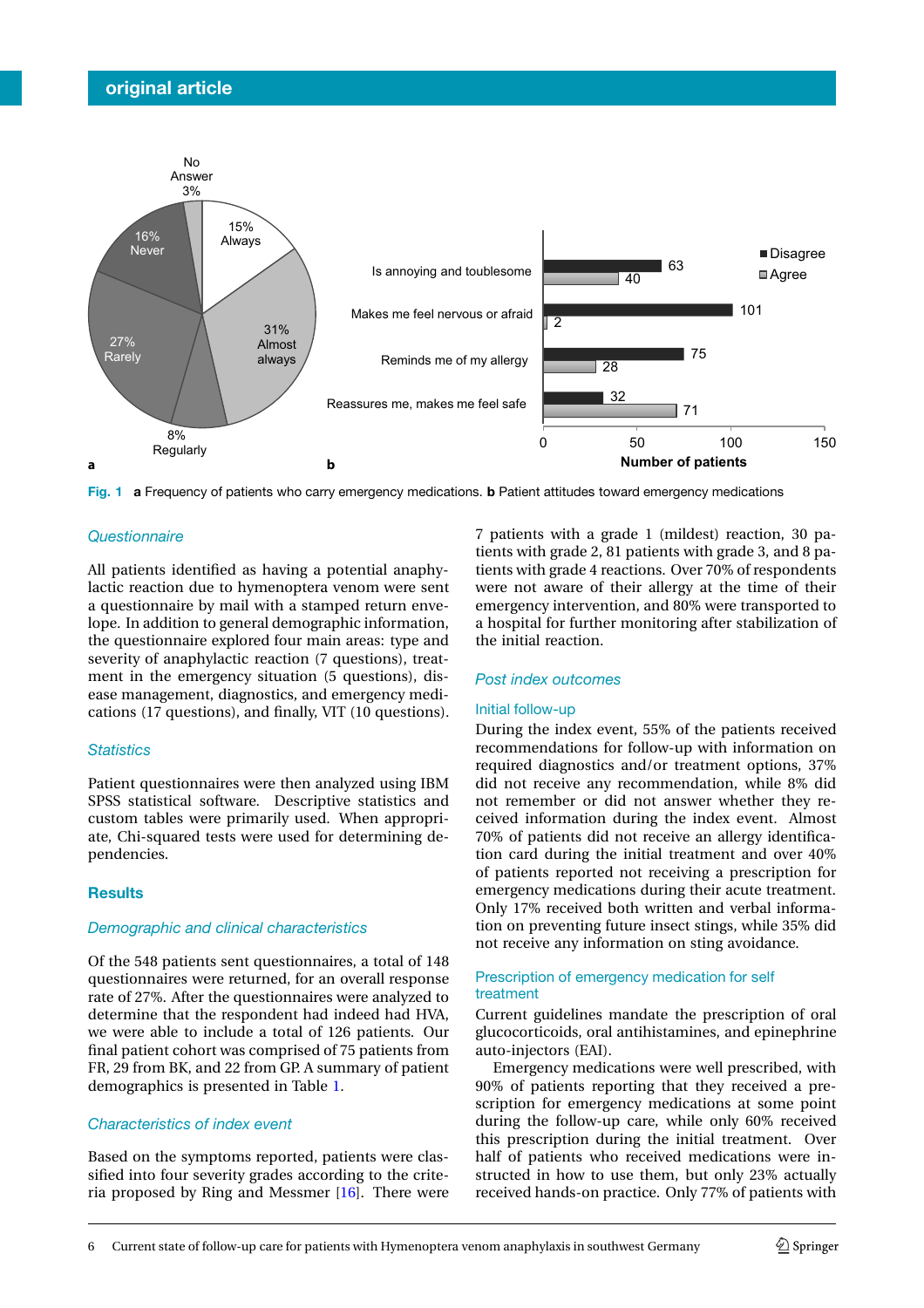

<span id="page-3-0"></span>**Fig. 2 a** Physician(s) with whom diagnostic testing was undertaken. **b** Results of diagnostic testing. **c** Time interval from index event to diagnostics performed

emergency medication received a prescription for an EAI and at the time of survey 47% of EAIs were expired. Sixty one percent of patients reported that their physician did not check their emergency medications during follow-up visits.

After filling their prescription 32% of patients reported to have used their emergency medications at least once. A substantial percentage (43%) of patients either rarely or never carried their medications with them (Fig. [1a](#page-2-0)). The top reason for not carrying emergency medications was forgetfulness, with 50 patients naming it as a reason. Thirty two patients said that auto-injector size was a reason that they did not carry the EAI. Patient attitudes toward carrying emergency medications are summarized in Fig. [1b](#page-2-0).

# Referral to allergist and diagnostics performed

After the initial emergency treatment, almost 40% of patients did not receive a referral to see an allergist, and 15% did not see any physician for follow-up (8 patients did not answer). Only 46% reported seeing an allergist for follow-up.

Almost one quarter (28/126) of patients did not receive any diagnostic testing any time after the index event. As presented in Fig. [2a](#page-3-0), of the patients who received diagnostics (*n* = 98), 73 patients reported receiving diagnostics from an allergist. The next most common providers were primary care physicians, with 12 patients reporting.

Fig. [2b](#page-3-0) demonstrates the allergy diagnoses received. Eighty one patients reported to have received test results that confirmed an allergy to hymenoptera venom. This is 64% of the entire patient population, and 86% of those patients who received diagnostic testing. As seen in Fig. [2c](#page-3-0), of those receiving diagnostic testing, 80% were diagnosed within one year of their index event.

#### Venom immunotherapy

Seventy percent of patients received information about VIT, and 50% started the treatment. Of the 62 patients who did not start VIT, almost half received neither diagnostics nor information about VIT as a treatment option. Six patients received diagnostics and were diagnosed with HVA, but reported not receiving any information on VIT. Fourteen patients were diagnosed with HVA and received information about VIT but did not start VIT for various reasons. Patients were asked to write-in their reasons for not undergoing VIT. A summary is presented in Table [2.](#page-4-0)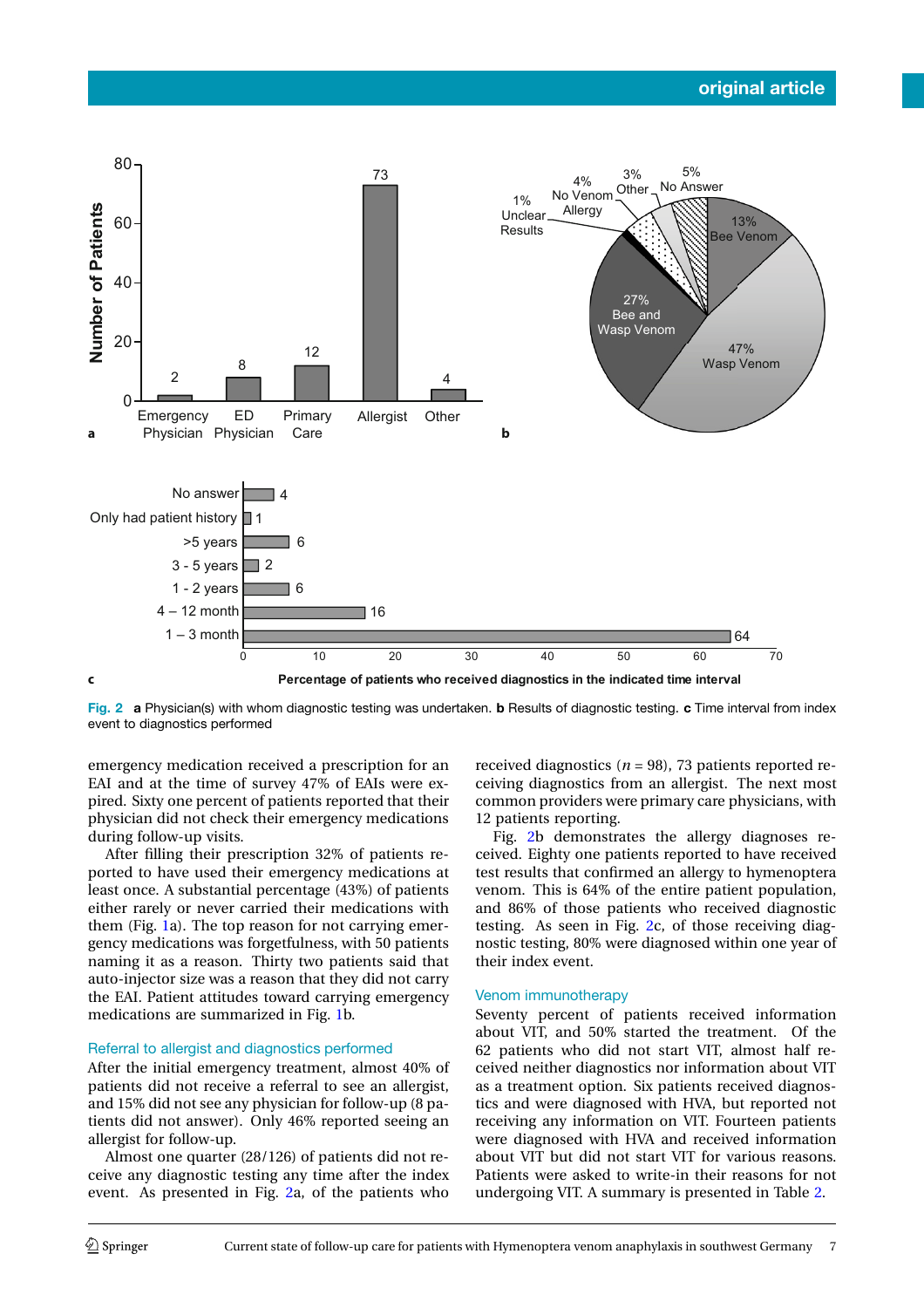**Table 2** Commencement of venom immunotherapy (VIT) and the status with regard to diagnostic testing, diagnoses, information regarding VIT of patients who did not begin VIT, and reasons given for not starting VIT

<span id="page-4-0"></span>

| Patient population ( $n = 126$ )                         | No. (%)        |
|----------------------------------------------------------|----------------|
| <b>Currently receiving VIT</b>                           | 16(13)         |
| <b>Completed VIT</b>                                     | 38 (30)        |
| Started but did not finished VIT                         | 8(6)           |
| Will start VIT                                           | 1(1)           |
| No answer                                                | 1(1)           |
| No VIT                                                   | 62 (49)        |
| Patients not starting VIT ( $n = 62$ )                   | No. (%)        |
| Did not receive diagnostics, received information        | 5(8)           |
| Did not receive diagnostics, did not receive information | 27 (44)        |
| Diagnosed with HVA, received information                 | 14(23)         |
| Diagnosed with HVA, did not receive information          | 6(10)          |
| <b>Other</b>                                             | 8(13)          |
| Reason given by patients for not starting VIT            | No.            |
|                                                          |                |
| Unnecessary                                              | 3              |
| Not interested                                           | $\overline{2}$ |
| Only had one reaction                                    | 5              |
| Not an option                                            | $\mathbf{1}$   |
| Too much effort                                          | $\overline{4}$ |
| Takes too long                                           | 3              |
| Did not want to be hospitalized                          | $\mathbf{1}$   |
| Expensive                                                | $\mathbf{1}$   |
| Risk to high                                             | 2              |
| Not effective                                            | $\overline{2}$ |
| Have heard about negative experiences                    | $\overline{2}$ |

#### Factors influencing medical follow-up care

Twenty-seven percent of all patients reported receiving follow-up care at University Hospital Medical Center Freiburg (UKF), and another 13% reported receiving follow-up at another secondary or tertiary center.

As detailed in Table [3,](#page-5-0) all patients who received follow-up at a tertiary center received diagnostic testing compared with 92% of those receiving treatment at a secondary center. All patients who saw an allergist in private practice also received diagnostics, compared with 51% of those patients who saw a non-allergist physician. Patients treated at a tertiary center reported having received information on VIT in 97% of the cases, as compared to 92% of the patients treated at secondary centers. Eighty-three percent of patients who saw an allergist in private practice received information regarding VIT, compared with only 34% of those who saw a non-allergist physician.

Although the sample size is small, particularly in the grade 1 and grade 4 groups, we observed a trend that increased reaction severity was associated with a higher rate of referral to an allergist, a higher percentage of patients receiving diagnostics and information on VIT and a higher rate of patients starting VIT. Despite this trend, among the severe reactors (grade 3

and 4;  $n = 89$ ) only 61% were referred to an allergist, 75% received proper diagnostics, 70% received information on VIT, and only 54% were started on VIT (Fig. [3\)](#page-6-0).

Finally, there were factors that did not affect follow-up treatment. There was no statistically significant difference in patient cohorts (FR, BK, GP) and follow-up treatment, nor did private vs. public insurance influence follow-up. Gender also did not play a role in patients receiving follow-up treatment (data not shown).

To get an overall picture of the treatment path of each patient, a tree diagram was constructed with the most pertinent end points: 1. received a recommendation for follow-up (during the acute treatment), 2. saw an allergist, 3. received emergency medications for home use, 4. received diagnostic testing, 5. result of diagnostic testing (positive for bee and/or wasp venom or not), 6. informed about VIT, 7. received VIT. For simplicity, if a patient did not respond to a question or did not remember they were grouped in as giving a negative response, with the exception of the topic "allergist visit" where they were given their own category.

Finally, it was striking that receiving an early recommendation for follow-up was a strong predictor of patients actually seeing an allergist, receiving diagnostic testing, receiving information regarding VIT and starting VIT. Of the 69 patients who received an early recommendation, 96% (66/69 patients) received a prescription for emergency medication, 70% (48/69) saw an allergist, 88% (61/69) received diagnostic testing and 89% of those that were tested positive (47/53) went on to receive VIT (Fig. [4a](#page-7-0) and b).

In contrast, of those who did not receive an early recommendation for follow-up ( $n = 46$ ), 80% (37/46) received emergency medication, 17% (8/46) saw an allergist, 59% (27/46) received diagnostic testing, and 64% of those that were tested positive (14/22) went on to receive VIT (Fig. [4a](#page-7-0) and c). Eleven patients did not remember or did not answer the question whether they received early recommendation for follow-up care during the acute treatment phase (Fig. [4d](#page-7-0)). In this group 90% (10/11) received emergency medication,  $18\%$  (2/11) saw an allergist,  $54\%$  (6/11) received diagnostic testing, and 20% of those that were tested positive (1/5) went on to receive VIT (Fig. [4a](#page-7-0) and d).

# **Discussion**

In designing our study, the primary goal was to gain a comprehensive understanding of the follow-up care patients received during and after an anaphylactic insect sting reaction, including their attitudes toward the preventive care options and how the received follow-up care may have differed from the current guidelines. This study is unique in that patients were directly queried about their sting event and the follow-up care they received. This enabled us to capture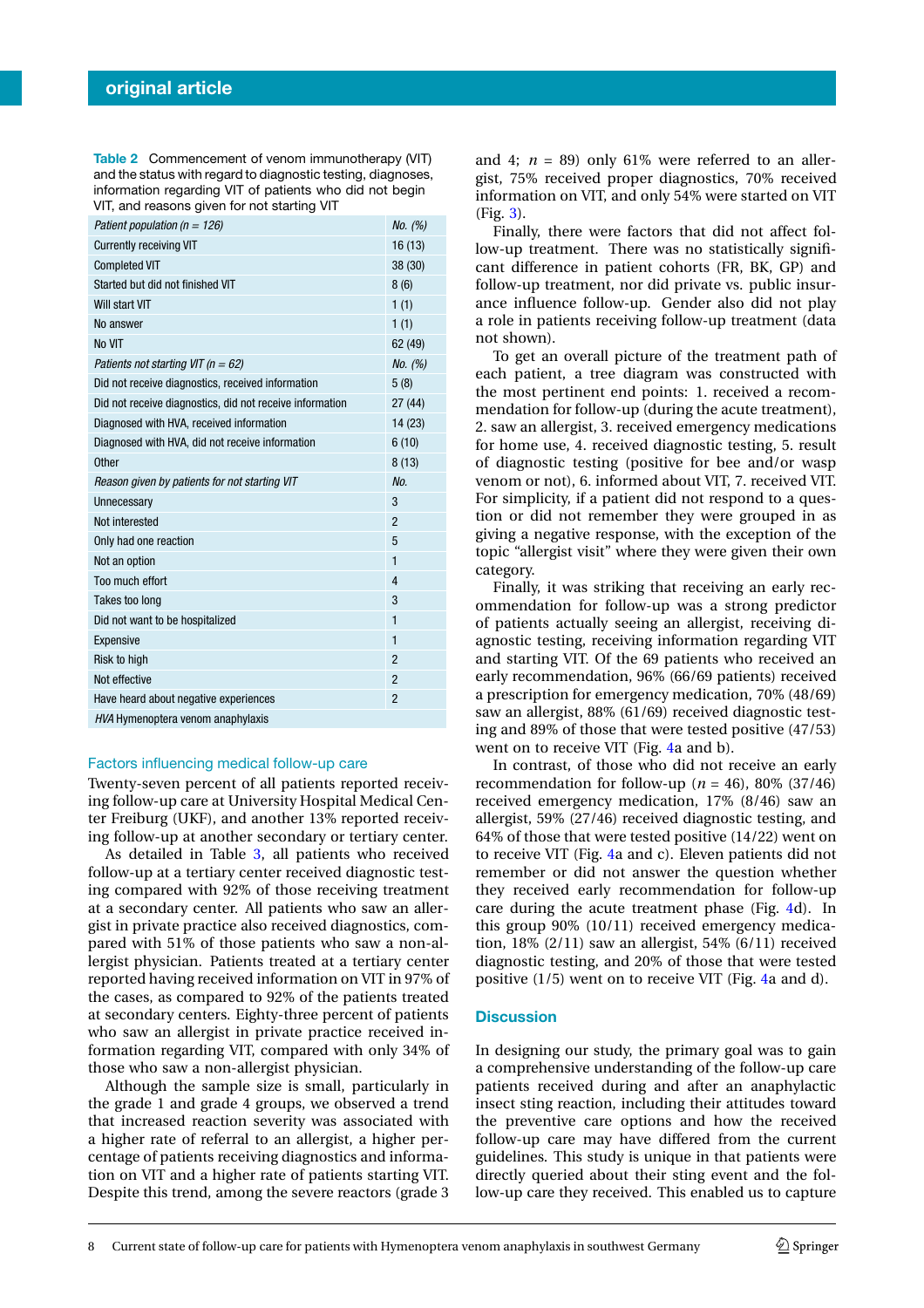**Table 3** Patients receiving diagnostic workup and information regarding venom immunotherapy (VIT) by follow-up provider classification

| Follow-up provider     | No. | Received diagnostic workup (%) | Received VIT information (%) |
|------------------------|-----|--------------------------------|------------------------------|
| Tertiary (allergist)   | 38  | 100                            | 97                           |
| Secondary (allergist)  | 12  | 92                             | 92                           |
| Primary (allergist)    | 18  | 100                            | 83                           |
| Non-allergist provider | 35  | 51                             | 34                           |

<span id="page-5-0"></span>allergist visits and treatment that was initiated after the acute treatment, as well as to ask patients about their attitudes regarding therapy options, and to gain insight into the reasoning behind the decision to not undergo treatment, and to understand the extent that patients continue to receive preventive care in the years following the index event. It was particularly important to capture follow-up treatment initiated by the primary care physician because the primary care physician often provides referrals in Germany. Prior studies that exclusively used medical records and chart reviews were limited to the chart documentation, and use of insurance claims databases enabled prior studies to accurately capture EAI prescriptions and allergist visits, but did not allow for inquiry into patient attitudes. These studies also did not investigate long-term care with regard to VIT [\[14,](#page-10-0) [15\]](#page-10-1).

Emergency medications were initially well prescribed, with 77% of patients receiving EAIs. However, at the time of survey half of the EAIs had expired. This finding is comparable to that of Fisher et al. who reported that 54% of emergency kits contained expired medications and that 60% of EAIs were expired [\[17\]](#page-10-3). Furthermore, 61% of patients also reported that their physician did not check their emergency medications during follow-up consultations. Closer followup of prescriptions by primary care physicians could help to increase the number of patients with current emergency medications.

Previous studies have shown that the rate of referral to an allergist upon discharge from the emergency department is low [\[12,](#page-9-5) [14,](#page-10-0) [18\]](#page-10-4). These studies did not capture referrals from primary care physicians. The overall rate of allergist visits that we found (46%), while still not ideal, is much higher than those reported by earlier studies, in which only 14–23% of patients followed up with an allergist. It is important to note that these studies looked at a defined length of time and were conducted using medical and insurance records [\[15,](#page-10-1) [19\]](#page-10-5). The increased rate of allergist visits found in our study may be due to our method of asking patients to self-report and the self-selection of patients responding to our questionnaire. The allergist visit is key to receiving proper diagnostics and by implication when tested positive the recommendation for VIT. In addition, Campbell et al. [\[13\]](#page-9-6) reported that in patients with anaphylaxis to an unknown trigger, the allergy visit resulted in the identification of the trigger in 32% of the cases.

Overall, 62% of patients reported receiving information on insect sting avoidance. This is much higher than the Clark et al. multicenter average of 20%; however, they also found a wide variance of between 0–69% among centers [\[14\]](#page-10-0). Informing the patient about how to avoid future stings is a low cost preventative measure that could be easily implemented in the form of a hand out.

In contrast to an earlier study, which found that patients with more severe episodes (cardiorespiratory failure) were less likely to receive preventative care after the index event with an odds ratio of 0.50 for any preventative care [\[15\]](#page-10-1), we found the opposite to be true, with patients with grade 3 and 4 reactions more likely to receive VIT than patients with grade 1 and 2 reactions. However, in our study only 60% of patients with a grade 4 reaction received VIT. When indicated, VIT has a success rate of up to 95% [\[20](#page-10-6)[–22\]](#page-10-7). Somewhat surprising was that 14 patients, 17% of those with a diagnosis of insect venom allergy, did not start VIT, despite receiving information about the therapy. An additional 6 patients reported receiving a diagnosis, but no information about VIT. For patients in Germany, there is a relatively low direct financial cost of receiving VIT; however, the treatment is time intensive, requiring multiple visits. This is reflected in the reasons that patients gave for not undergoing VIT, with 8 patients giving reasons related to the effort and commitment involved, compared with only one patient saying that VIT was too expensive. Another 5 patients reported that they did not undergo VIT because they only had one reaction.

Several studies have shown that on a sting challenge, 30% of children and as many as 60% of adults with a history of insect venom anaphylaxis will have a systemic reaction if they do not receive VIT [\[22–](#page-10-7)[25\]](#page-10-8). Studies have also shown that 30% of patients with systemic reactions to stings had experienced at least 2 systemic sting reactions [\[26,](#page-10-9) [27\]](#page-10-10). Additional patient education or a new approach to educating patients on insect venom allergy and the benefits of VIT could be beneficial in increasing the number of patients choosing VIT. Given that VIT can only be initiated if patients receive proper diagnostic testing [\[28\]](#page-10-11), it is important for patients to follow-up not only with their primary care physician, but also with an allergist. Only half of patients who followed up with only a primary care physician received diagnostics, while following up with an allergist in a primary, secondary, or tertiary center essentially guaranteed that the patient received diagnostics, thus, enabling them to receive VIT if indicated.

One of the more striking findings of our study was the predictive value of an early recommendation for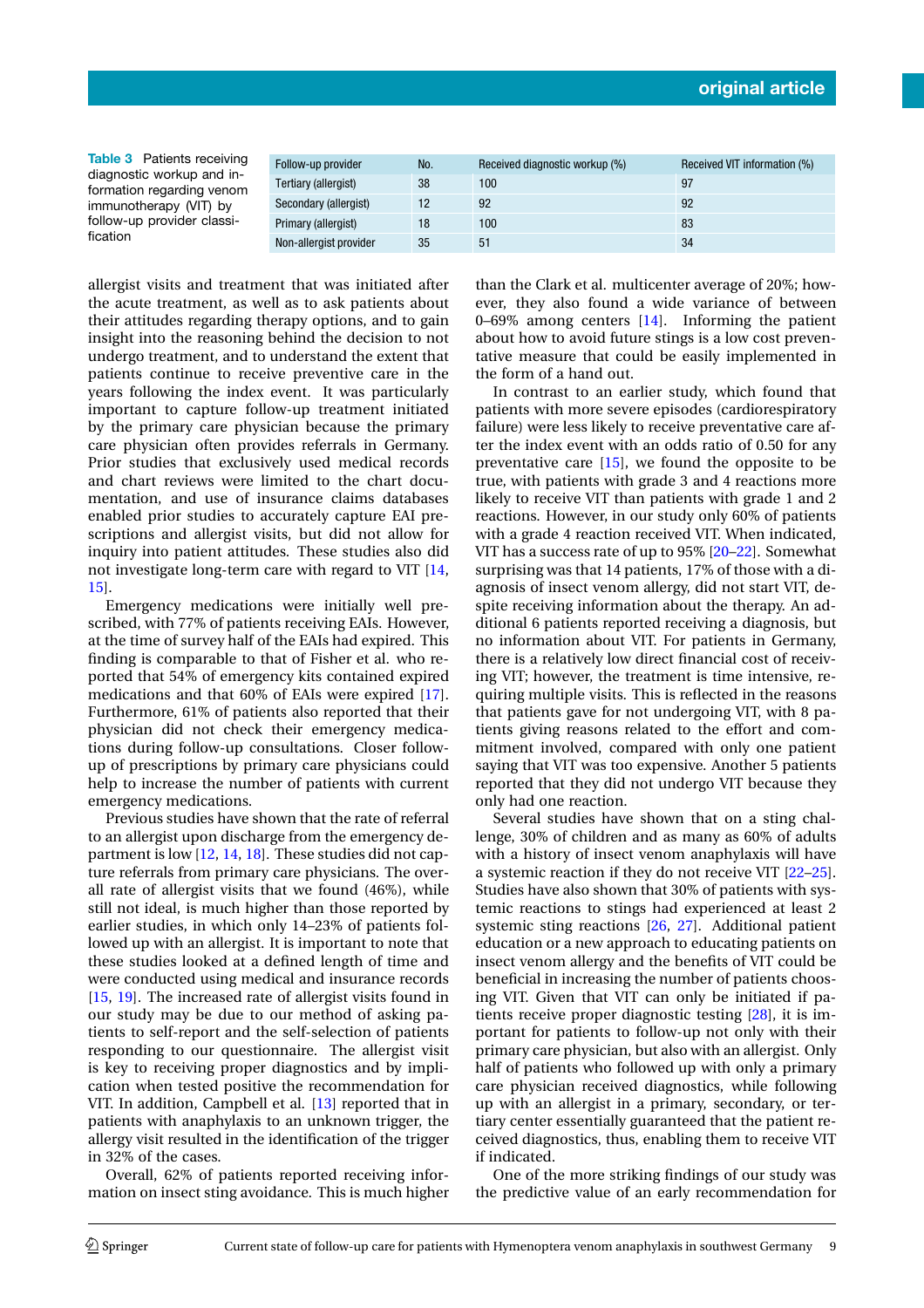

■ Early recommendation for follow-up care received

Referral to allergist

Diagnostics received

□ Information on VIT received

**VIT** initiated

<span id="page-6-0"></span>**Fig. 3** Influence of index sting severity grade according to Ring and Messmer [\[16\]](#page-10-2) on patient follow-up care with regard to early recommendation for follow-up received, referral to al-

further follow-up during the acute treatment phase. Seventy percent of patients who received an early recommendation reported a visit with an allergist, compared with only 18% of those who did not. A key strategy to increase rates of VIT could be to increase awareness of VIT efficacy in emergency departments and in primary care providers.

It should be noted that an analysis of VIT for insect venom allergy in the UK suggested that VIT is only cost effective if patients are stung frequently (e. g., beekeepers), or if quality of life improvement is considered. While there is some debate surrounding the cost effectiveness of VIT, there is agreement that VIT becomes cost effective when quality of life is improved as a result [\[29,](#page-10-12) [30\]](#page-10-13). There are also several studies that have shown that a less severe systemic reaction is a risk factor for future severe reactions [\[31,](#page-10-14) [32\]](#page-10-15). Current German and European guidelines recommend VIT for all patients reactions of grade 2 severity or higher and for patients with a grade 1 reaction if they have any other risk factors or if their quality of life has been negatively impacted [\[10,](#page-9-3) [11,](#page-9-4) [33\]](#page-10-16).

If the guidelines were followed, all patients would have been eligible to receive a diagnostic workup, and those tested positive would have been eligible to receive VIT. In contrast to guideline recommendations, only 60 patients with grade 2 or higher received VIT, which demonstrates a clear deficit in the real-life follow-up care of patients with HVA in the general population.

lergist, diagnostics performed, information regarding venom immunotherapy (VIT) received, and VIT initiated

#### **Limitations**

Our study has several limitations. First, there are inherent limitations of a medical record database, which include reliance on coding to identify cases of anaphylaxis and documentation of an insect sting. Additionally, our study is also limited by the inherent limitations of a retrospective questionnaire based study: patients had to both remember and accurately report. It is highly likely that many of the respondents were not completely accurate historians, as evidenced by some patients reporting that their last sting reaction leading to an emergency intervention happened before that identified in the emergency medical records. We also had a relatively small sample size, with a total of 126 patients. The small sample size is particularly notable when we look at the number of patients with a grade 1 or grade 4 reaction. Both of these groups have less than 10 individuals.

Finally, there may have been a significant population bias. Although we attempted to capture a representative population of patients with HVA by identifying patients based on emergency medical response center records, the patients included in our study ultimately needed to decide that they wanted to invest the time to participate. In addition, 27% of respondents had received treatment from our clinic, and their decision to respond may have also been driven by their recognition of the physicians conducting the study. Even patients with no relation to UKF may have been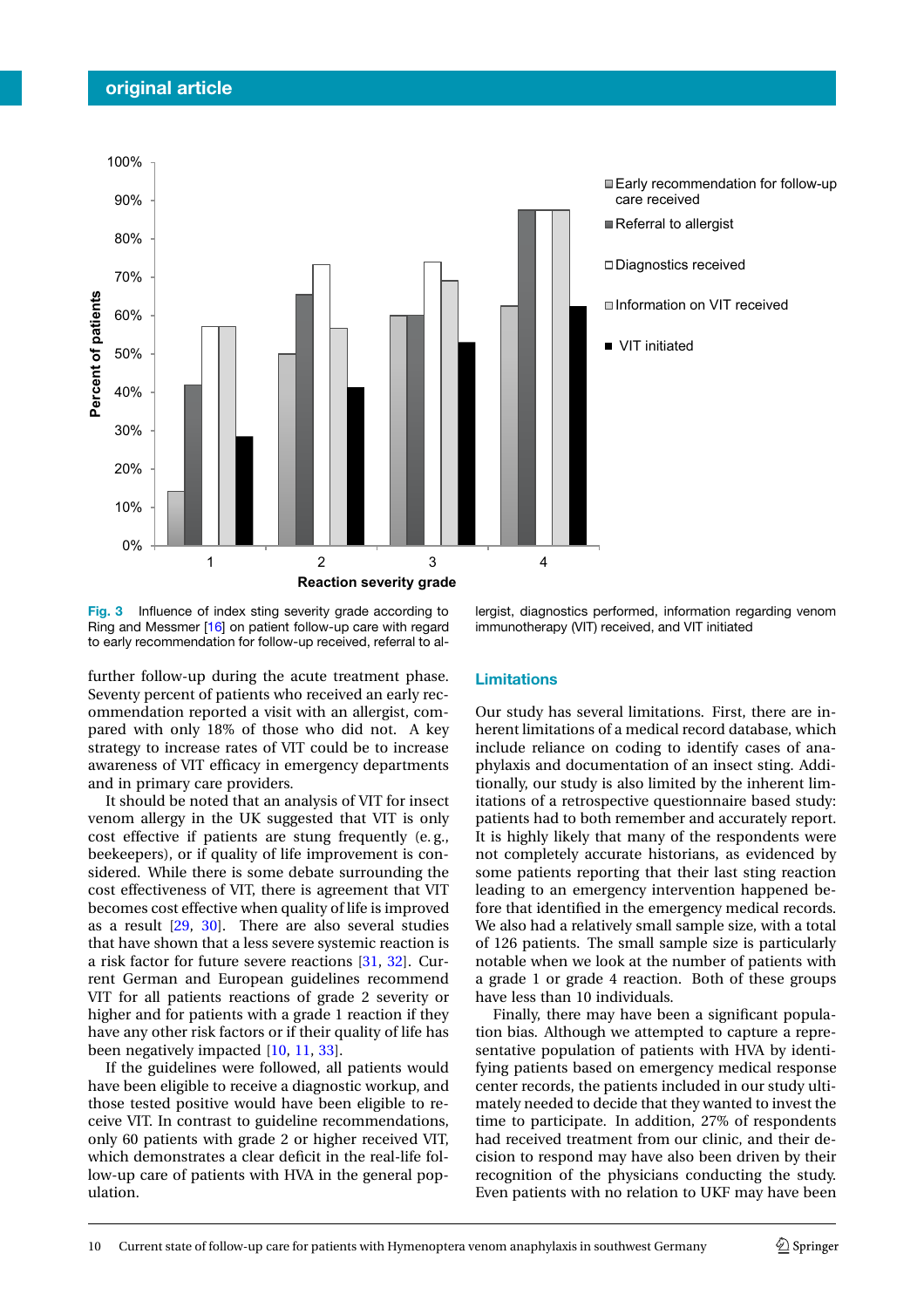<span id="page-7-0"></span>**Fig. 4 a** Rate of emergency medication prescribed, rate of referrals to an allergist, rate of diagnostics performed and rate of venom immunotherapy (VIT) initiated in patients who received an early recommendation for follow-up during the acute treatment phase  $(n = 69)$  as compared to patients who did not receive this recommendation during acute treatment ( $n = 46$ ), or did not remember/did not answer if a recommendation was received during acute treatment  $(n = 11)$ . **b-d** Tree diagram of treatment paths reported by patients who received an early recommendation for follow-up (*n* = 69) (**b**), by patients who did not receive an early recommendation for follow-up  $(n = 46)$  (c) or did not remember/did not answer if a recommendation was received during acute treatment  $(n = 11)$  (**d**). Relevant endpoints: (1) early recommendation for follow-up received (**b**) not received (**c**), unknown (**d**)

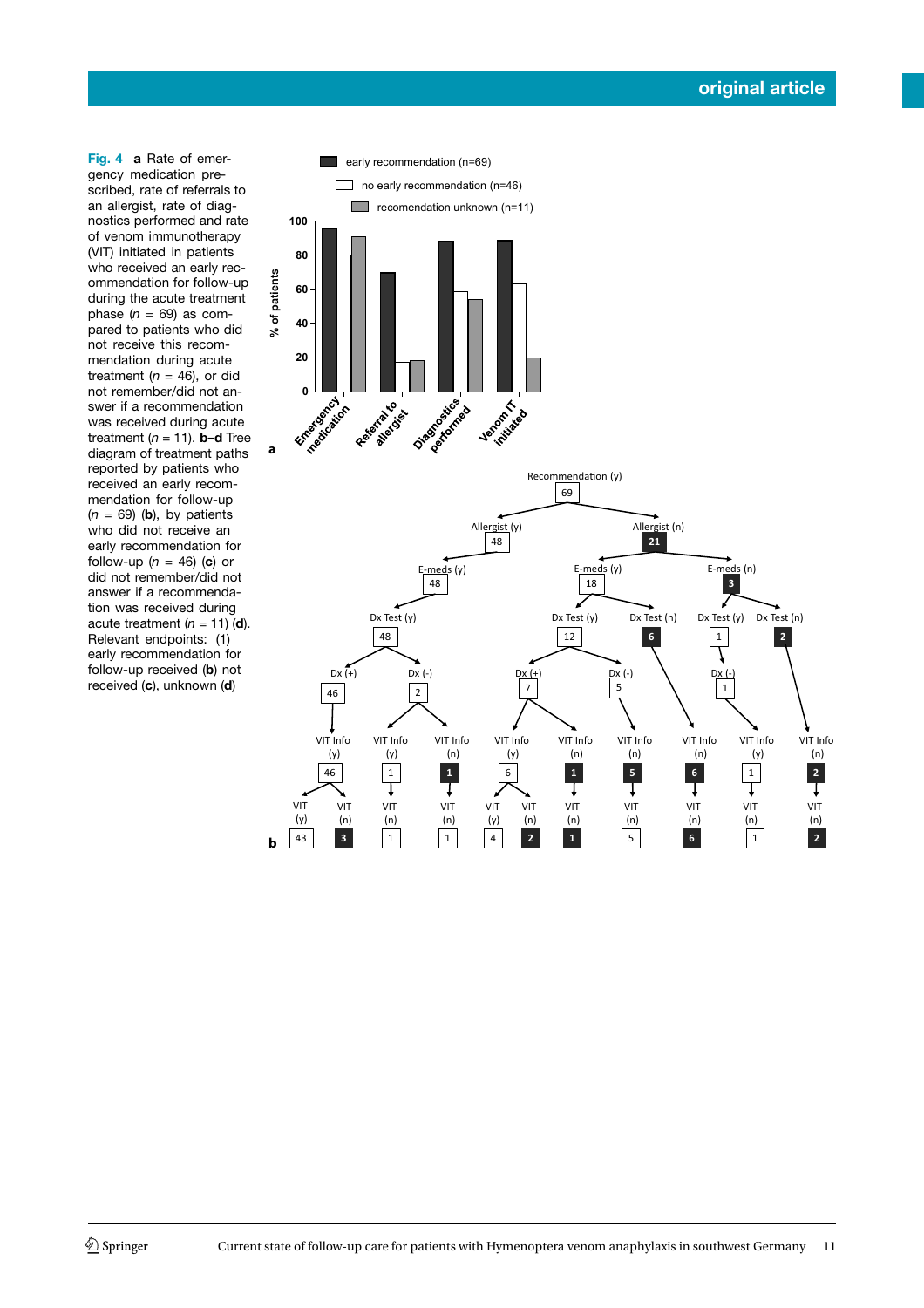# **original article**

**Fig. 4 (Continued)** (2) referral to an allergist received, (3) prescription for emergency medications received, (4) diagnostic testing performed, (5) results of diagnostic testing (positive for bee and/or wasp venom or not), (6) information about VIT as treatment option received, (7) VIT initiated. The treatment/followup that is not in line with the current guideline recommendations is highlighted in black. (*Recommendation* follow-up recommendation during acute treatment; *Allergist* referral to allergist received; *E-meds* received a prescription for emergency medications; *Dx Test* received diagnostic testing; *VIT Info* informed about venom immunotherapy as treatment option; *VIT* venom immunotherapy initiated; (y) = yes; (*n*) = no;  $(+)$  = positive;  $(-)$  = negative)

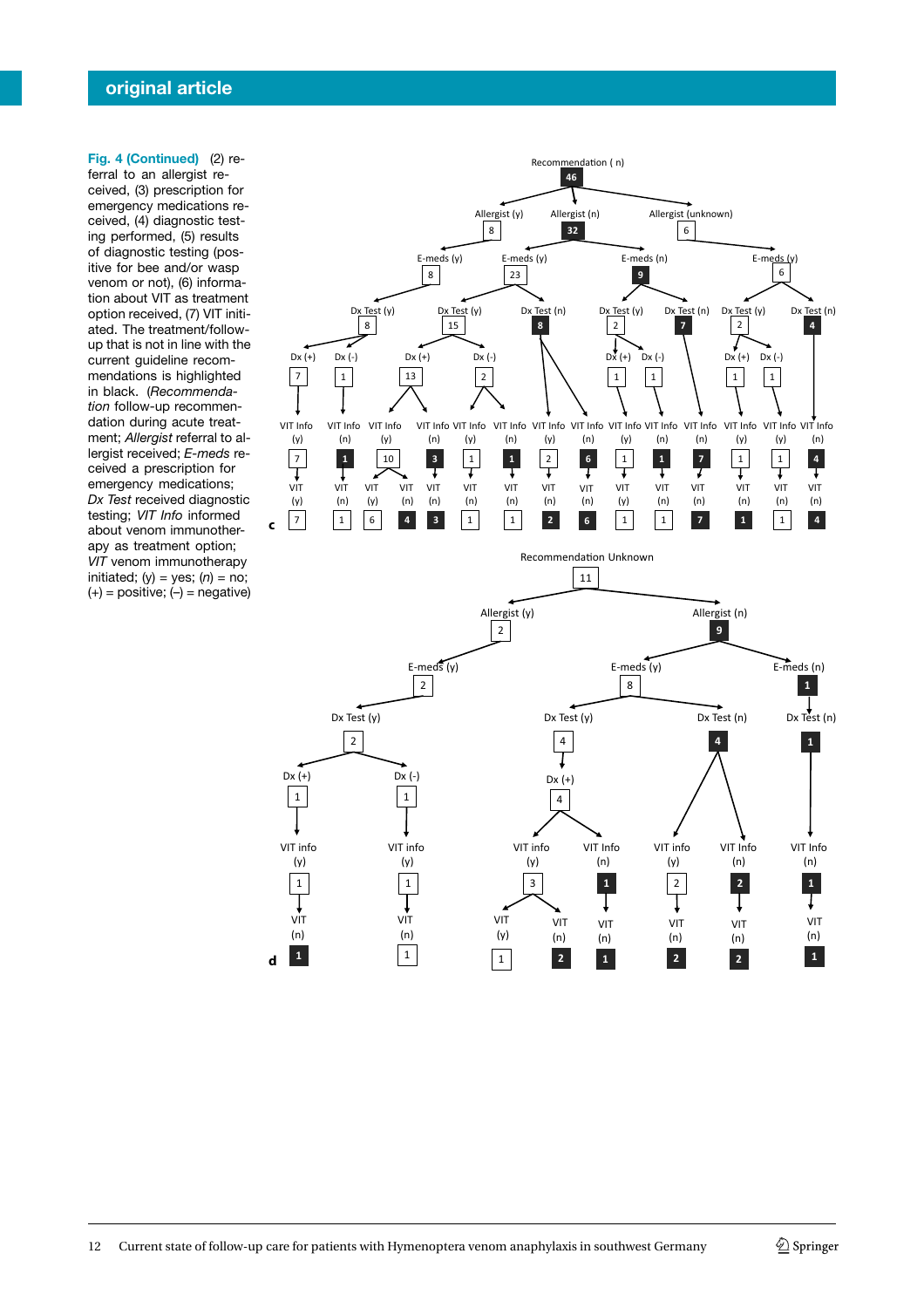motivated by how affected they were by their HVA medical emergency. It is possible that patients who were more concerned about their allergy were more likely to respond, thus, increasing the likelihood that respondents had sought follow-up.

On the other hand, by asking patients directly we were able to capture information about care received from multiple providers, as well as to gain insight as to why patients chose not to receive VIT. Our findings can be used as an indicator of the follow-up care that patients in Germany currently receive after the initial emergency treatment of HVA.

# **Conclusion**

To our knowledge, this is the first study to describe outcomes of allergy follow-up among patients with stinging insect anaphylaxis in Germany. While our study shows higher rates of emergency medication prescription, allergist follow-up, and VIT than previous studies in other countries, there is still plenty of room for improvement. First, there is an information deficit on the relevance of HVA and the correct followup care among Emergency Response Teams, primary care physicians and patients. This is reflected in the low rates at which patients received allergy identification cards, prescriptions for emergency medications, and recommendations for follow-up during the course of the acute treatment. From our results, it is clear that follow-up with an allergist essentially guarantees that a patient will receive diagnostic testing and information on treatment options and it is evident that a recommendation for follow-up does positively influence the likelihood that a patient will see an allergist. Thus, an important first step in improving follow-up care would be (1) to inform the patient already during the treatment phase of the index event about the need for diagnostic testing and the availability of a treatment that efficiently protects from recurrence of insect sting anaphylaxis and (2) to refer patients to an allergist.

After the index event, follow-up care does not adequately administer preventative measures such as educating patients on sting prevention, ensuring that emergency medications are kept current and encouraging patients to seek follow-up with an allergist. Structured information material on HVA and the recommended follow-up care should be made available for emergency response teams, emergency departments, and primary care physicians to provide the right information to the right patient at the right time.

Finally, a disappointingly high number of patients chose not to undergo VIT despite receiving diagnostics and information about the therapy. Here, more detailed studies with higher patient numbers are required that allow insight into potential hurdles or misconceptions that may prevent patients from receiving and/or accepting the recommended treatment.

**Acknowledgements** We would like to thank Anne Rösberg for her help with screening emergency medical records, Christiane Iredi for her help in preparing the questionnaire mailings, and Britta Dorn for her help with the figures.

**Conflict of interest** T. Jakob has received research support from ALK-Abello, Allergy Therapeutics, Allergopharma, Cosmetics Europe, Novartis; speakers honoraria and consulting fees from ALK, Allergy Therapeutics, Allergopharma, Leti, and Novartis. M. Manmohan, S. Müller, M. Myriam Rauber, F. Koberne, H. Reisch, J. Koster, R. Böhm, M. Messelken and M. Fischer declare that they have no competing interests.

**Open Access** This article is distributed under the terms of the Creative Commons Attribution 4.0 International License [\(http://creativecommons.org/licenses/by/4.0/\)](http://creativecommons.org/licenses/by/4.0/), which permits unrestricted use, distribution, and reproduction in any medium, provided you give appropriate credit to the original author(s) and the source, provide a link to the Creative Commons license, and indicate if changes were made.

### <span id="page-9-0"></span>**References**

- 1. Worm M, Dolle S, Francuzik W. Data from the anaphylaxis registryof theGerman-speakingcountries. Rev FrancaiseD Allergol. 2015;55:452–5.
- <span id="page-9-1"></span>2. Bjornsson E, Janson C, Plaschke P, Norrman E, Sjoberg O. Venom allergy in adult Swedes: a population study. Allergy. 1995;50:800–5.
- 3. Charpin D, Birnbaum J, Lanteaume A, Vervloet D. Prevalence of allergy to hymenoptera stings in different samples of the general population. J Allergy Clin Immunol. 1992;90:331–4.
- 4. Gelincik A, Issever H, Unal D, Isik E, Demirturk M, Gul H, et al. The prevalence of Hymenoptera venom allergy in adults: theresultsofaverycrowdedcityinEuroasia. Allergol Int. 2015;64:35–40.
- 5. Golden DB. Insect sting allergy and venom immunotherapy: a model and a mystery. J Allergy Clin Immunol. 2005;115:439–47. quiz48.
- 6. Golden DB, Marsh DG, Kagey-Sobotka A, Freidhoff L, Szklo M, Valentine MD, et al. Epidemiology of insect venom sensitivity. JAMA. 1989;262:240–4.
- 7. Herbert FA, Salkie ML. Sensitivity to hymenoptera in adult males. AnnAllergy. 1982;48:12–3.
- 8. Schafer T, Przybilla B. IgE antibodies to hymenoptera venomsin theserumarecommonin thegeneralpopulationand are related toindicationsof atopy. Allergy. 1996;51:372–7.
- <span id="page-9-2"></span>9. Settipane GA, Newstead GJ, Boyd GK. Frequency of Hymenoptera allergy in an atopic and normal population. JAllergyClin Immunol. 1972;50:146–50.
- <span id="page-9-3"></span>10. Przybilla B. Diagnosis and therapy of bee and wasp venom allergy. S2 Guideline of DGAKI, ÄDA, GPA, DDG, DGKJ, ÖGAI, andSGAI.Allergo J Int. 2011;20:318–39.
- <span id="page-9-4"></span>11. Sturm GJ, Varga EM, Roberts G, Mosbech H, Bilo MB, Akdis CA, et al. EAACI guidelines on allergen immunotherapy: hymenoptera venom allergy. Allergy. 2017;[https://doi.org/](https://doi.org/10.1111/all.13262) [10.1111/all.13262.](https://doi.org/10.1111/all.13262)
- <span id="page-9-5"></span>12. Campbell RL, Luke A, Weaver AL, Sauver StJL, Bergstralh EJ, Li JT, et al. Prescriptions for self-injectable epinephrine and follow-up referral in emergency department patients presentingwithanaphylaxis. AnnAllergyAsthmaImmunol. 2008;101:631–6.
- <span id="page-9-6"></span>13. Campbell RL, Park MA, Kueber MA Jr., Lee S, Hagan JB. Outcomes of allergy/immunology follow-up after an emergencydepartment evaluation for anaphylaxis. JAllergyClin ImmunolPract. 2015;3:88–93.